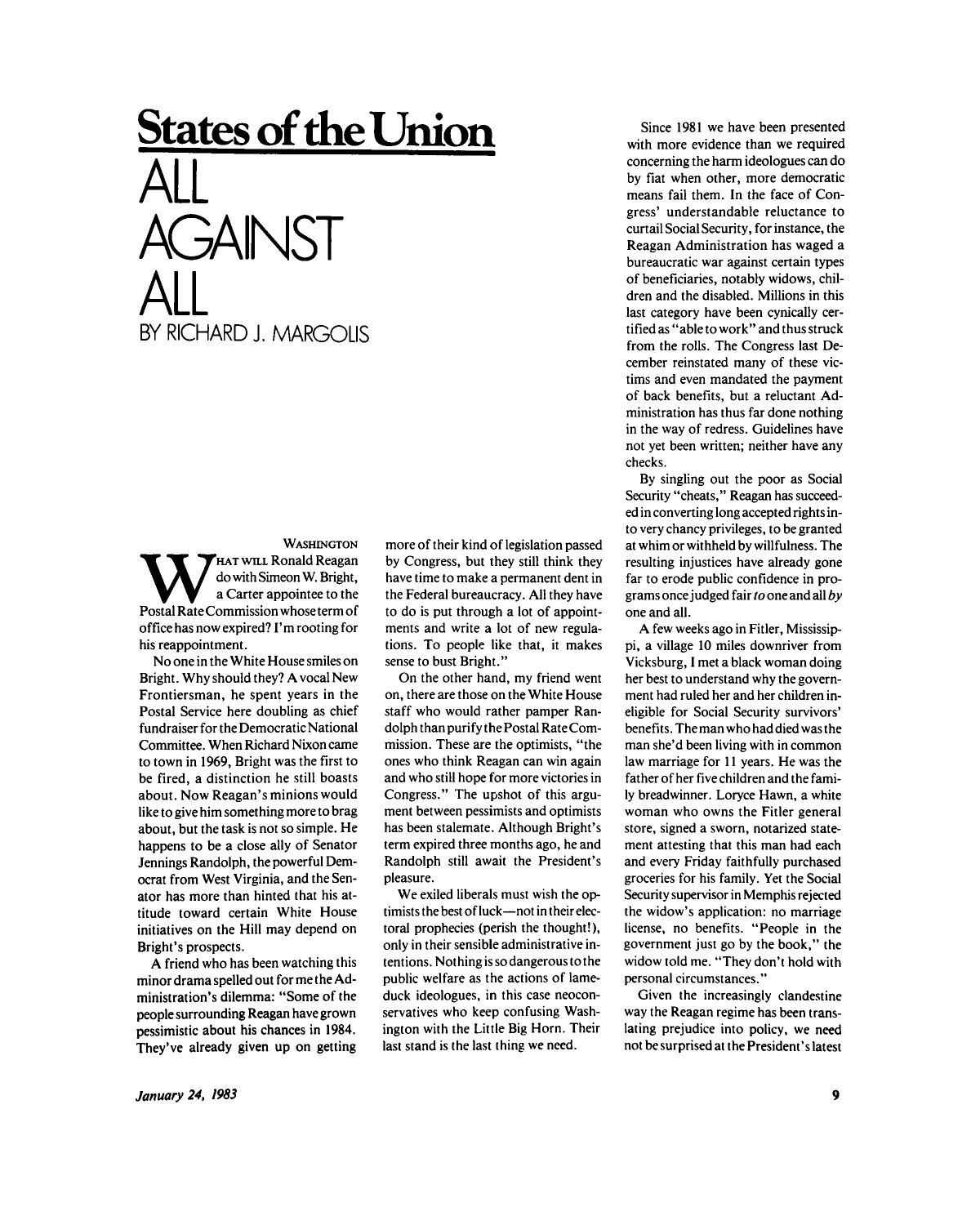moves. His White House gag rule, which forbids all except a chosen few to talk with members of the press corps, seems admirably suited to an Administration in love with its own capriciousness; likewise his recent decree that anyone seeking Federal files under the Freedom of Information Act must pay for the privilege.

To the extent that it is the work of Reagan pessimists, the garrison government now emerging can be taken as cheering news. It suggests that the neoconservative insurrection, which began with Nixon, continued apace under Gerald Ford and Jimmy Carter and attained full virulence under Reagan, may have run its course. Otherwise, why all the sneakiness? If the jury is friendly, let the trial be public.

The voters' 1980 conversion to conservative tenets was not wholly convincing in any case. In retrospect, the "critical realignment" that Reagan's election was said to have made manifest appears to have been merely another blip on the electoral screen, one attributable less to a rise in Republicanism than to a rise in the " discomfort index," a combined measure of unemployment and consumer prices. Reagan, after all, defeated a President who had spent four years proving his unfitness for office, and doing it in a shockingly non-Keynesian manner.

As Walter Dean Burnham shrewdly reminds us in *The Current Crisis in American Politics* (Oxford, 1982), it was Carter, not Reagan, who appointed Paul Volcker chairman of the Federal Reserve Board. Carter's reward, writes Burnham, was " a combined credit crunch and recession in the Presidential election year itself.... In no small measure, Carter was defeated in 1980 because he handed the economic issue on a silver platter to the Republicans, the first such occasion since FDR created the modern Democratic Party a halfcentury ago."

Carter thus cleared the way for a successor committed to extreme reactionary measures. And for a brief moment the American people went along, having persuaded themselves that strong leadership and simple canons of faith, however dubious, were preferable to past timidities. Hope, though, soon yielded to disillusion. Most of the dreams Ronald Reagan peddled turned out to resemble Fats Waller's mocking description of love: "that fine, soft Arabian stuff."

Flossiest of all were the Administration's supply-side promises, billed only a short time ago as the one sure way to revive a fitful economy. Supply-side theology is today as dead as Scotism, a medieval theology of similar valence. (It was preached by Duns Scotus, from whom we get the word "dunce.") In place of supply-side castles-in-theair we now have the ugly detritus of false dogma obsessively pursued: soup kitchens and tent cities (called " Reagan villes").

THE FATUOUSNESS of Reagan's<br>
response to the fresh miseries<br>
that surround us nicely reflects<br>
the feebleness of neoconservative doc-HE FATUOUSNESS of Reagan's response to the fresh miseries that surround us nicely reflects trine, that tiny shovel with which we have dug our own grave. If the White House these days is "in disarray"—a term the press corps has turned into an instant cliche—and if it seems remarkably bereft of solutions, that is probably because the original neoconservative scenario envisioned few problems. By now we were supposed to be living in the best of all possible worlds. Our newly capitalized industrial complex was supposed to be operating at something like full capacity, providing jobs for all who were "willing to work" (a relatively small crowd in the neoconservative scheme of things), and thumbing its nose at Japan and Germany. In actual fact, our industrial complex is richer today, thanks to supply-side tax donations, but no busier. It continues to limp along at somewhere below 70 per cent aiviig at 3<br>........

Carter's way of dealing with the sluggish economy was to announce that we were suffering from "a national malaise" and the thing for us to do was snap out of it. Reagan has gone Carter one better. He has urged each and every employer to hire one new employee as a gesture of Christian charity toward America's 12 million jobless. I assume

he meant Christian charity, since he made the pitch on the White House lawn just before lighting the Christmas tree. The plea foretold his later call for a nonprogressive income tax, the two schemes requiring equal philanthropic sacrifices from General Motors and Mama Rosa's (my local pizza parlor). In the President's manicured hands, the nonprogressive income tax would be a flat *noblesse oblige.* 

In case these brilliant ideas are rejected by a purblind Congress, the Administration has come up with a plan that is even more imaginative—having the jobless pay a tax on their unemployment benefits. Such a tax might discourage unemployment cheats, a band of renegades not to be confused with their slick cousins who are elsewhere milking welfare and Social Security. People would think twice before queueing up at the unemployment window, and the worse things got, the more money the government would collect. Who can tell? A really steep rise in the number of jobless Americans, which seems to be in the cards anyway, might just balance the Federal budget.

The message behind these brainstorms is very familiar and vintage Reagan : *Don't blame me for your troubles. Social misfortune is a private problem; its cure, a private responsibility.* The President would return us to Square One, or more accurately, to before Theodore Roosevelt's Square Deal, which among other things vouchsafed to all of us some of the very wilderness areas that Reagan and his Secretary of Interior, James Watt, are trying hard to steal back for the corporations. It is characteristic of this unbending Administration that it has not hesitated to bend the conservation laws to its own elitist uses. Exeunt Square Deal, New Deal, Fair Deal, and Great Society. Enter the big deal, the secret deal and the Hobbesian ordeal, a war of all against all.

*Whose woods these are I think I know; Indifference may betray us though.* 

That's why I'm rooting for Simeon Bright.